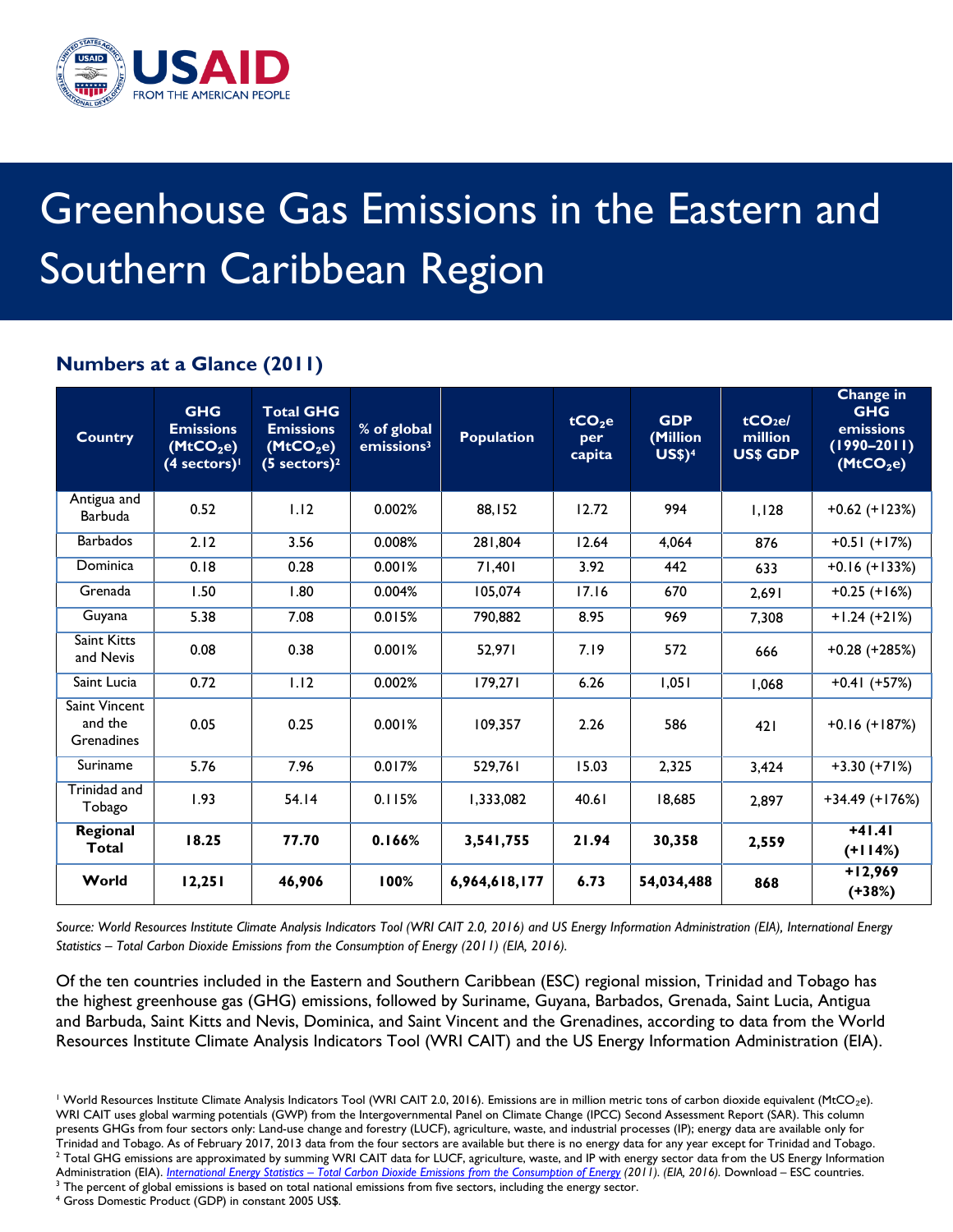The ESC Region's GHG emissions represent less than 0.17% of global emissions. However, per capita emissions in the region, and for seven of the ESC countries, are higher than the world average. Only the per capita emissions of Saint Vincent and the Grenadines, Dominica, and Saint Lucia are below the world average. The region's GDP carbon intensity is almost triple the world average, with only three countries (Saint Vincent and the Grenadines, Saint Kitts and Nevis, and Dominica) emitting fewer GHGs relative to GDP than the world average. Between 1990 and 2011, total regional GHG emissions more than doubled, increasing 114%, compared to world average growth of 38%.

The region's GHG emissions by sector, their change over time, and the drivers of key sources of GHG emissions in the region are described below, followed by an outline of key national climate change commitments and policies as described in the countries' Intended Nationally Determined Contributions (INDCs).

# **GHG Emissions by Sector (2011)**

To provide context for the region's energy sector emissions and total national GHG emissions, this fact draws on GHG emissions data available from WRI CAIT for the land-use change and forestry (LUCF), waste, agriculture, and industrial processes (IP) sectors. It supplements WRI CAIT data by using US Energy Information Administration (EIA) data on carbon dioxide emissions<sup>5</sup> from primary energy consumption to approximate the energy sector emissions of each of the ESC countries.6

According to the [National Communications](http://unfccc.int/national_reports/non-annex_i_natcom/items/2979.php) submitted by countries to the UNFCCC, energy is the highest emitting sector in most of the ESC countries, due to their being Small Island Developing States (SIDS) that are heavily dependent on fossil fuels for electricity production and transport.7 Using EIA energy data in conjunction with WRI CAIT data to approximate national total GHG emissions, as shown in the table above, also shows the energy sector to be the region's leading source of GHG emissions.

The importance of the energy sector in the region is due to the impact of energy sector emissions from Trinidad and Tobago, which in 2011 contributed 88% of the region's carbon dioxide emissions from primary energy consumption. The next highest energy sector emitters, Suriname, Guyana, and Barbados, contribute 4%, 3%, and 2%, respectively.8

At the country level, EIA data show energy to be the leading source of GHG emissions for five countries. They are: Trinidad and Tobago, Antigua and Barbuda, Saint Kitts and Nevis, Saint Vincent and Grenadines, and Dominica.



*Source: EIA, 2016.*

<sup>5</sup> According to the EIA, carbon dioxide (CO<sub>2</sub>) emissions are the largest share of energy sector GHG emissions. In 2009, energy-related CO<sub>2</sub> accounted for 98% of the United States' CO<sub>2</sub> emissions. See EIA[, Emissions of Greenhouse Gases in the US,](https://www.eia.gov/environment/emissions/ghg_report/ghg_carbon.cfm) viewed on January 5, 2017.

renewable energy). EIA, <u>Glossary</u>, Viewed on December 31<sup>st</sup>, 2016.<br><sup>7</sup> UNFCCC. <u>Climate Change, Small Island Developing States</u>, 2005.<br><sup>8</sup> EIA, 2016. Viewed on December 31<sup>st</sup>, 2016.

<sup>6</sup> Primary energy is energy in the form that it is first accounted for in a statistical energy balance, before any transformation to secondary or tertiary forms of energy. For example, coal can be converted to synthetic gas, which can be converted to electricity; in this example, coal is primary energy, synthetic gas is secondary energy, and electricity is tertiary energy. Primary energy consumption includes coal consumption, petroleum products including natural gas and crude oil burned as fuel, consumption of wood and wood-derived fuels; biomass waste consumption; fuel ethanol and biodiesel consumption, and other forms of energy consumption (i.e.,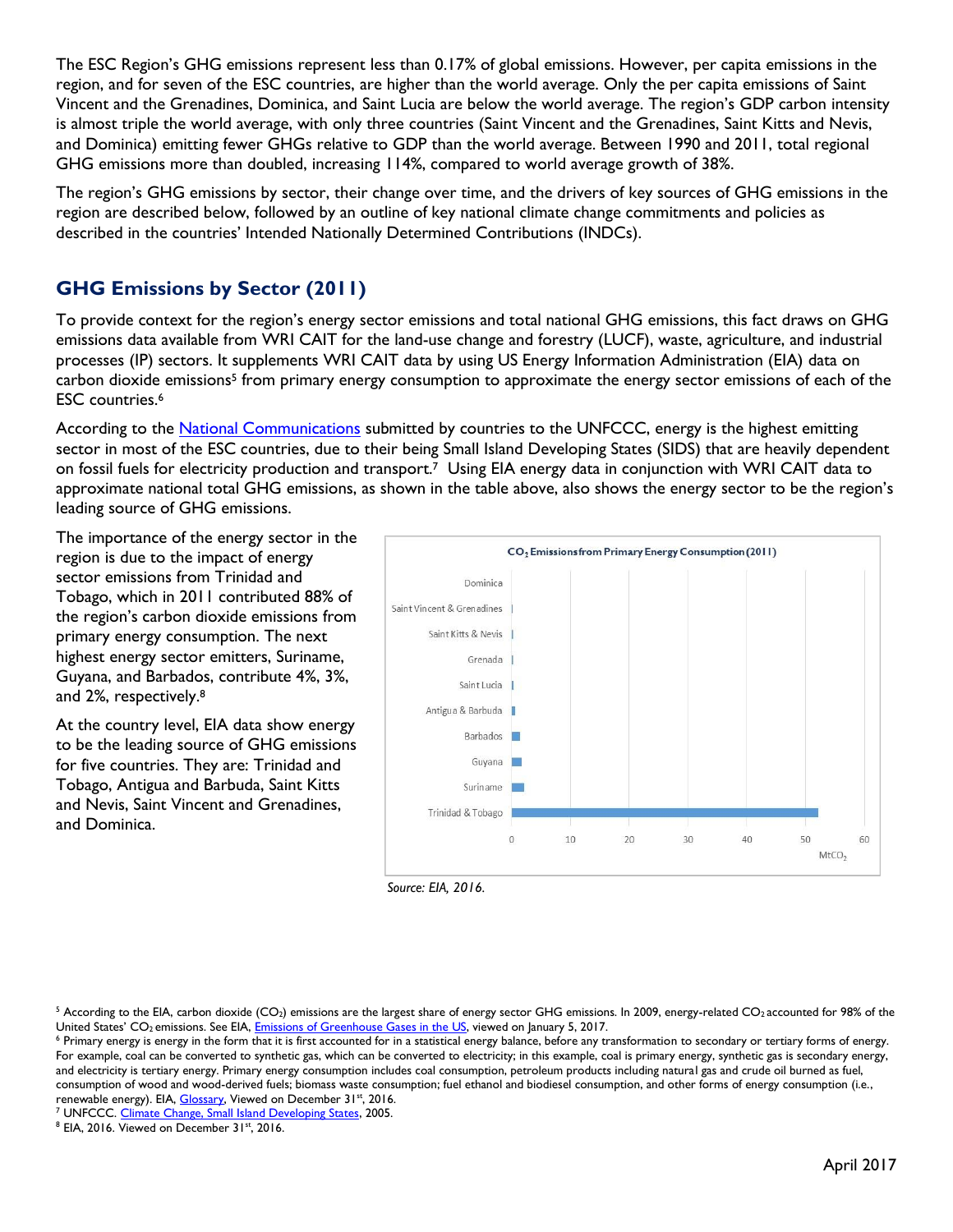According to WRI CAIT, which does not include energy sector emissions, GHG emissions from the ESC region are primarily from activities in the LUCF sector, followed by emissions from waste, agriculture, and IP. WRI CAIT has no energy data for ESC countries except Trinidad and Tobago since its main data source, the International Energy Agency (IEA), does not provide energy data for these countries.9

After the energy sector, LUCF is the next highest emitting sector in the ESC region  $(8.56 \text{ MtCO}_2e)$ , followed by emissions from waste  $(5.40 \text{ MtCO}_2e)$ , agriculture  $(2.88 \text{ MtCO}_2e)$ , and IP  $(1.41 \text{ MtCO}_2e)$ .<sup>10</sup>

In the LUCF sector, Suriname and Guyana dominate the region's LUCF emissions (98%). LUCF is the highest emitting sector of both countries. Their emissions are discussed in the section below.

The LUCF sectors of two countries – Grenada and Saint Vincent and the Grenadines – absorb more than they emit. Combined, these two countries absorb the equivalent of 2% of the region's LUCF emissions.

In the waste sector, Barbados, Grenada, Saint Lucia, and Trinidad and Tobago are the highest emitting countries and together contribute 90% of the region's GHG emissions from waste. Waste is the highest GHG emitting sector of three countries, Barbados, Grenada, and Saint Lucia.



*Source: WRI CAIT 2.0, 2016. Energy sector emissions are not available from WRI CAIT.*

In the agriculture sector, Guyana is the ESC region's top emitter and is responsible for 59% of the ESC region's agriculture emissions. It is followed by emissions from Suriname (27%). At the national level, agriculture is not the main source of emissions for any ESC country.

In the IP sector, Trinidad and Tobago contributes 54% of the region's emissions, followed by Antigua and Barbuda (24%), and Barbados (13%). IP is not the main source of emissions for any ESC country.

<sup>&</sup>lt;sup>9</sup> IEA provides no energy data for ESC countries except Trinidad and Tobago, which are neither <u>member countries</u> nor <u>non-member countries</u> of the IEA. <sup>10</sup> WRI CAIT 2.0, 2016. GWPs) are from the IPCC SAR.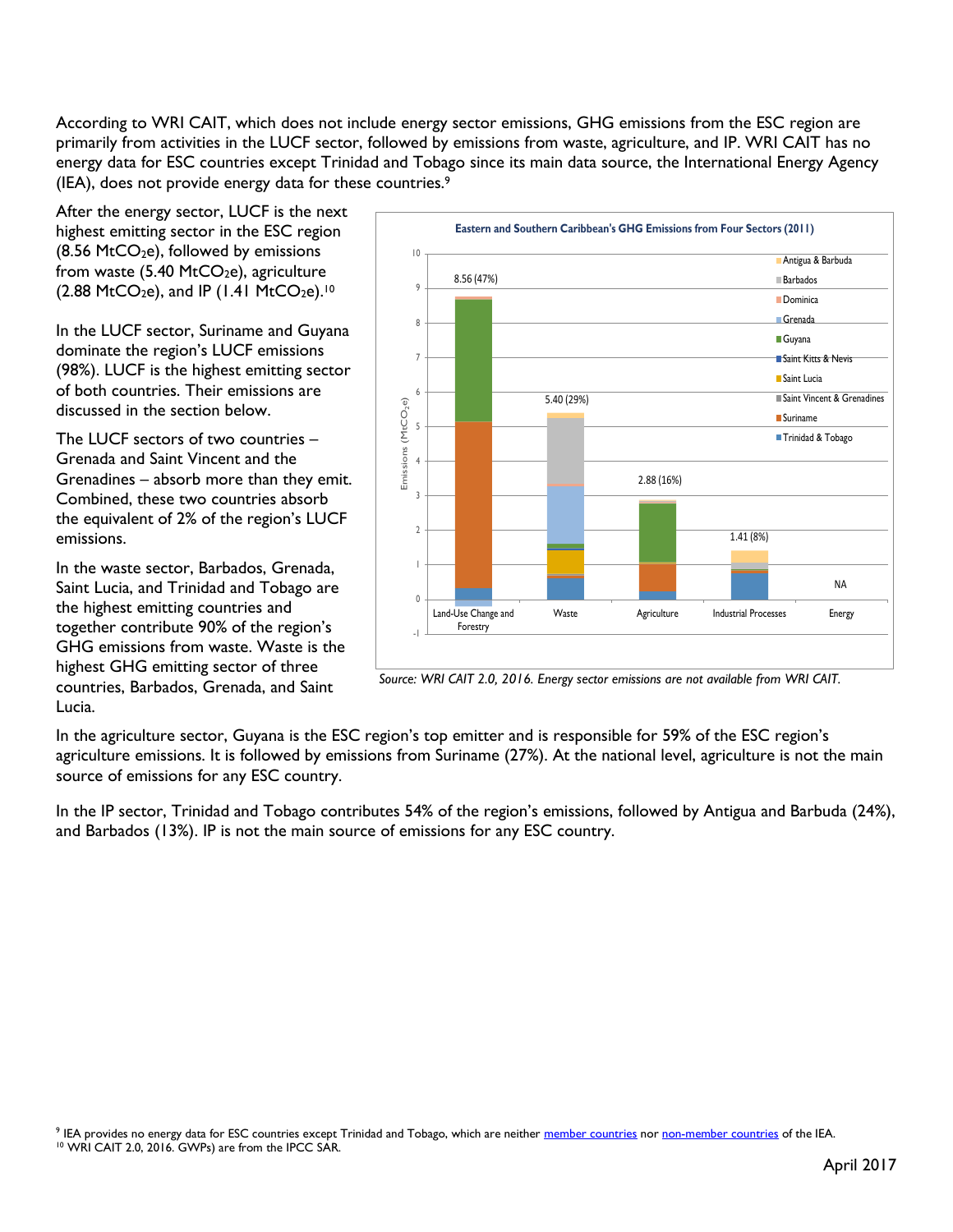# **Change in GHG Emissions in the Eastern and Southern Caribbean Region (1990-2011)**

Between 1990 and 2011, the ESC region's total GHG emissions more than doubled, from 36.3 MtCO<sub>2</sub>e to 77.7 MtCO<sub>2</sub>e.<sup>11</sup> The following graphs show the change in emissions in each country during this time. The change in emissions from low and high emitting countries are presented separately to enhance readability.

At the national level, the average annual change in emissions from 1990 to 2011 ranged from 1% growth in three countries (Guyana, Barbados, and Grenada), to 8% growth in emissions from Saint Kitts and Nevis. Emissions from Trinidad and Tobago, which contributed more than 50% of the total regional emissions between 1990 and 2011, saw an average annual increase in emissions of 5% during this time. The region's second highest emitter, Suriname, experienced a spike in GHG emissions in 2005, however its average annual change in emissions over the 1990-2011 period was 3%.



*Source: WRI CAIT 2.0, 2016 and EIA, 2016. Source: WRI CAIT 2.0, 2016 and EIA, 2016.*

The drivers of the region's key emitting sectors are summarized below, focusing on the countries whose combined sector emissions represent a significant share (90%) of the region's sector emissions.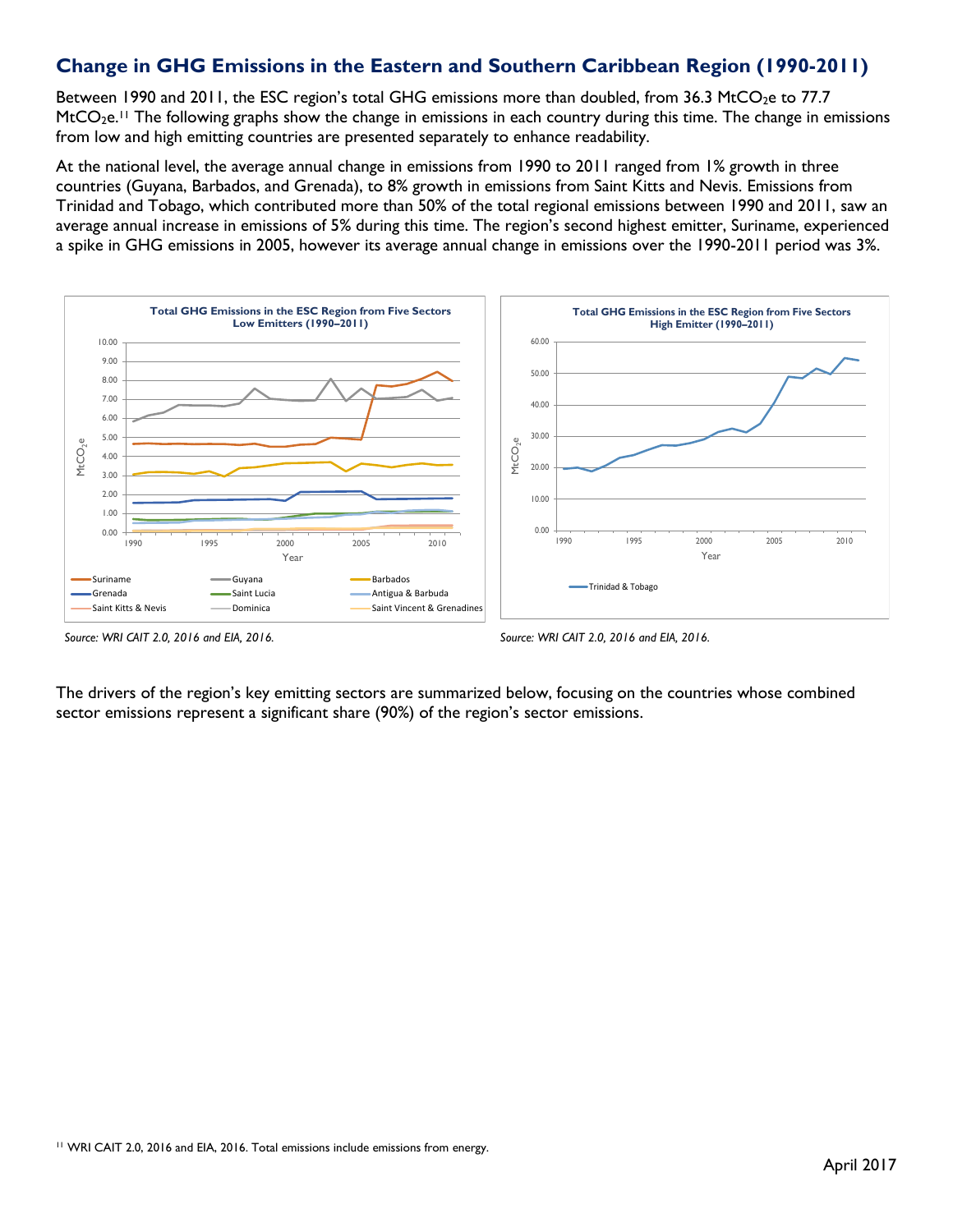**Energy:** Changes in the region's carbon dioxide emissions from primary energy consumption are driven by Trinidad and Tobago's high emissions. Trinidad and Tobago's [Second National Communication \(SNC\)](http://unfccc.int/resource/docs/natc/ttonc2.pdf) to the UNFCCC notes a 43.3% increase in carbon dioxide emissions between 1990 and 2006, which correlates to a doubling of electricity generation during this time. As of 2011, 99% of electricity in Trinidad and Tobago was generated from natural gas. The industry sector consumes more than 60% of total electricity generated. <sup>12</sup> In 2012, per capita electricity consumption in Trinidad and Tobago stood at 6,510 kWh, more than three times the Latin American and Caribbean average and more than twice the world average. This is attributed to the high energy intensity of the country's industrial sector.<sup>13</sup>

Trinidad and Tobago is the leading Caribbean producer of oil and gas. <sup>14</sup> In 2011, it produced 139,000 barrels of oil per day and 43.1 billion cubic meters of natural gas.<sup>15</sup> The country exports half of its natural gas production.<sup>16</sup> Unlike other Caribbean countries, Trinidad and Tobago is largely self-sufficient in energy. The energy sector is the main contributor to the country's economy, providing 58% of annual government revenue and 45% of gross domestic product (GDP) in 2011. The petrochemical sector alone contributed an estimated 13% to GDP in 2011.17 In transportation, the increase in carbon dioxide emissions between 1990 and 2006 is correlated with an increase in fuel sales, as a result of an increase in the total number of registered vehicles.<sup>18</sup>

Non-fossil fuel electricity generation in Trinidad and Tobago is limited to small-scale wind and solar photovoltaic installations by private households and small businesses, or pilot programs at government facilities. <sup>19</sup> The government is currently developing a Sustainable Energy Program, which aims to manage the country's natural resources in a more sustainable way and enhance the use of renewable energy and promote energy efficiency.<sup>20</sup>

Suriname is the second highest ESC emitter of carbon dioxide from primary energy consumption. As of 2011, 61% of electricity generation was by hydropower and 39% was fueled by oil. The industry sector consumes more than 50% of total electricity generated.21



*Source: EIA, 2016. Source: EIA, 2016.* 

<sup>12</sup> International Energy Agency. Energy Balances: [Trinidad and Tobago,](https://www.iea.org/statistics/statisticssearch/report/?country=TRINIDAD&product=electricityandheat&year=2011) viewed on January 2<sup>nd</sup>, 2017.<br><sup>13</sup> Inter-American Development Bank (IDB). [Energy Dossier: Trinidad and Tobago,](https://publications.iadb.org/bitstream/handle/11319/7447/Energy-Dossier-Trinidad-and-Tobago.pdf?sequence=1) 2016.

- 
- <sup>14</sup> Trinidad and Tobago. [Trinidad and Tobago's Second National Communication \(SNC\)](http://unfccc.int/resource/docs/natc/ttonc2.pdf) to the UNFCCC, 2013.
- <sup>15</sup> BP. Statistical Review of World Energy[, June 2016.](https://www.bp.com/content/dam/bp/pdf/energy-economics/statistical-review-2016/bp-statistical-review-of-world-energy-2016-full-report.pdf)<br><sup>16</sup> IDB, 2016.

<sup>&</sup>lt;sup>17</sup> Ibid.<br><sup>18</sup> Trinidad and Tobago [SNC, 2013.](http://unfccc.int/resource/docs/natc/ttonc2.pdf)<br><sup>19</sup> IDB, 2016.

<sup>&</sup>lt;sup>20</sup> Inter-American Development Bank (IDB). A Unique Approach [for Sustainable Energy in Trinidad and Tobago,](http://www.energy.gov.tt/wp-content/uploads/2016/08/A-Unique-Approach-for-Sustainable-Energy-in-Trinidad-and-Tobago.pdf) 2015.

<sup>&</sup>lt;sup>21</sup> International Energy Agency. Energy Balances: [Suriname,](https://www.iea.org/statistics/statisticssearch/report/?country=SURINAME&product=electricityandheat&year=2011) viewed on January 2<sup>nd</sup>, 2017.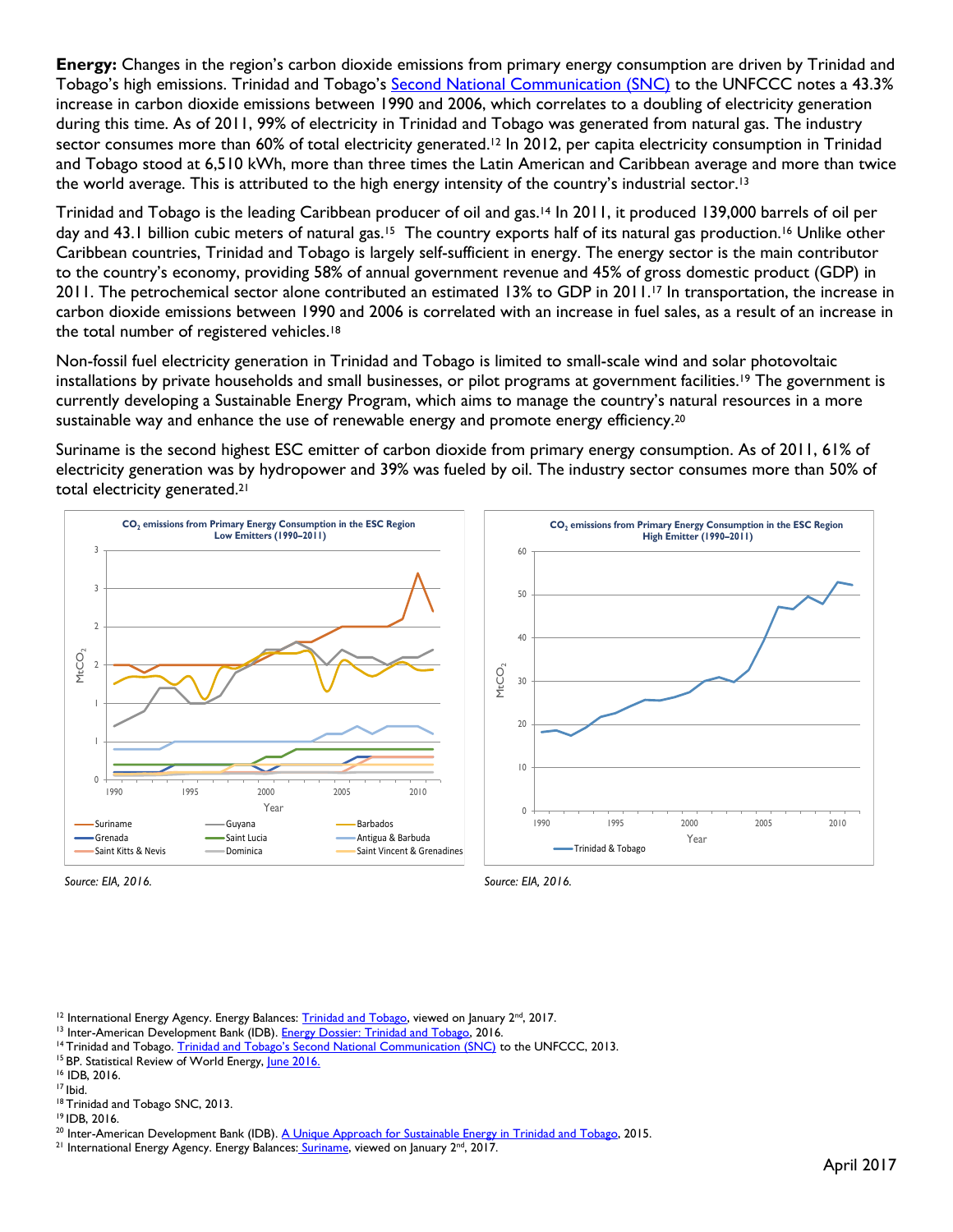**Land-Use Change and Forestry (LUCF):** According to WRI CAIT, changes in the ESC region's LUCF emissions from 1990 to 2011 are driven by LUCF activities in Suriname and Guyana. Their emissions are shown below in the graph of the region's high LUCF sector GHG emitters. Emissions from the other countries are shown separately in the LUCF low emitters graph.

Although high for the ESC region, Guyana's historical deforestation rates have been relatively low, ranging between 0.1% and 0.3% annually. As of 2012, Guyana has a total forest area of 16.45 million hectares (ha) or 77% of the country's area.22 Suriname's 15 million ha of forests cover 94% of its total land area. Due to its low deforestation rate of 0.03% to 0.04% annually, Suriname is identified as a country with a High Forest Cover, and Low Deforestation rate (HFLDcountry).23 In Suriname, deforestation is mainly caused by timber harvesting, conversion of forest areas to agricultural lands, and development of infrastructure such as roads and reservoirs for hydroelectric dams.<sup>24</sup> Mining, mainly bauxite, gold, and granite drive deforestation in Suriname and Guyana and forest fires contribute to forest depletion in Guyana.<sup>25</sup>

Guyana and Suriname participate in the UN-REDD Programme and the Forest Carbon Partnership Facility, both of which support national level planning and implementation for Reducing Emissions from Deforestation and Forest Degradation and the conservation and sustainable management of forests and enhancement of forest carbon stocks (REDD+).26 [Suriname](http://www.forestcarbonpartnership.org/sites/fcp/files/2013/SSuriname_R-PP-finaldraft_23Feb.pdf) and [Guyana](https://www.forestcarbonpartnership.org/sites/forestcarbonpartnership.org/files/Documents/PDF/Dec2010/Guyana_Readiness_Preparation_Proposal_April_2010_Revised.pdf) have both prepared their [Readiness Preparation Proposals](http://www.unredd.net/documents/un-redd-partner-countries-181/latin-america-the-caribbean-334/guyana-308/guyana-rpp-and-related-documents-874/2558-guyana-readiness-preparation-proposal-april-2010-revised-2558.html) (R-PP).

Regionally, there are similarities in the causes of deforestation and forest degradation, including the harvesting or use of forest resources in the residential sector in the form of charcoal and firewood in Dominica, Grenada, Guyana, Saint Kitts and Nevis, Saint Lucia, and Saint Vincent and the Grenadines. Land clearing for agriculture and infrastructure development is a commonly identified driver of deforestation in most of the ESC countries. <sup>27</sup> In Dominica, where LUCF is the country's highest emitting sector, Dominica's [Second National Communication \(SNC\)](http://unfccc.int/resource/docs/natc/dmanc2.pdf) attributes increased emissions from changes in forest cover between 2000 and 2005 to new settlements.28 In Antigua and Barbuda and Barbados, forest areas are limited since most of the original forests were cleared to establish sugar plantations, tobacco and cotton.29



*Source: WRI CAIT 2.0, 2016. Source: WRI CAIT 2.0, 2016.*



<sup>22</sup> Guyana. [Guyana's Second National Communication \(SNC\)](http://unfccc.int/resource/docs/natc/guync2.pdf) to the UNFCCC, 2012.

<sup>&</sup>lt;sup>23</sup> Suriname. [Suriname's Second Nation](http://unfccc.int/resource/docs/natc/surnc2rev.pdf)al Communication (SNC) to the UNFCCC, 2016.<br><sup>24</sup> Ibid.

<sup>&</sup>lt;sup>25</sup> Guyana SNC, 2012 and Suriname SNC, 2016.<br><sup>26</sup> UN-REDD Programme. Regions and Countries, Latin America and the Caribbean, <u>Guyana</u> and <u>Suriname</u>, viewed on January 2<sup>nd</sup>, 2017.

<sup>&</sup>lt;sup>27</sup> [Dominica \(2012\),](http://unfccc.int/resource/docs/natc/dmanc2.pdf) [Grenada \(2000\),](http://unfccc.int/resource/docs/natc/grnnc1.pdf) [Guyana \(2012\),](http://unfccc.int/resource/docs/natc/guync2.pdf) [Saint Kitts & Nevis \(2016\),](http://unfccc.int/resource/docs/natc/kitnc1.pdf) [Saint Lucia \(2012\),](http://unfccc.int/resource/docs/natc/lcanc2.pdf) an[d Saint Vincent & Grenadines \(2016\),](http://unfccc.int/resource/docs/natc/vctnc2.pdf) National Communications to the UNFCCC.<br><sup>28</sup> Dominica. <u>Dominica's Second National Communication (SNC)</u> to the UNFCCC, 2012.

<sup>&</sup>lt;sup>29</sup> Antigua and Barbuda, [Antigua and Barbuda's Second National Communication \(SNC\)](http://unfccc.int/resource/docs/natc/antnc2.pdf) to the UNFCCC, 2009 and Barbados, [Barbados First National Communication](http://unfccc.int/resource/docs/natc/barnc1.pdf) (INC) to the UNFCCC, 2001.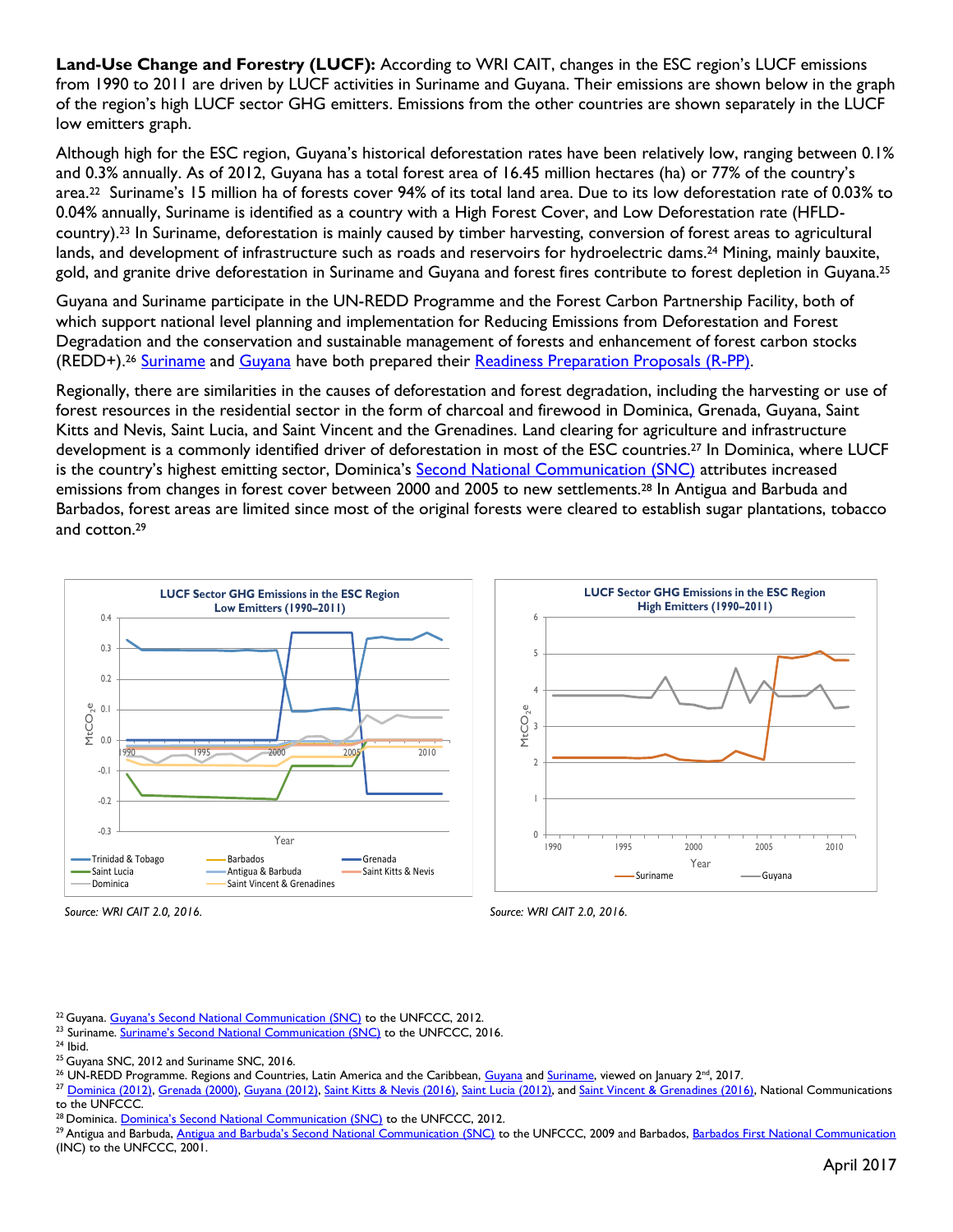**Waste:** Changes in the ESC region's waste sector GHG emissions are driven by Barbados, Grenada, Saint Lucia, and Trinidad and Tobago. Their emissions are shown below in the waste sector "high emitters" graph.

In Barbados, organic material accounts for about 47% of municipal solid waste and is the primary source of methane emissions in the waste sector.30 Between 1994 and 2005, the volume of waste in Barbados increased fivefold, from 200 tons/day to over 1,000 tons/day.31 In Grenada, around 30,000 tons of waste per year was generated in 2002, which is expected to grow to 38,000 tons per year by 2021 as the economy develops and the population increases.<sup>32</sup> Grenada plans to build a controlled landfill, collect the methane gas produced to generate electricity, and reduce methane emissions from landfills by 90%.<sup>33</sup>



*Source: WRI CAIT 2.0, 2016. Source: WRI CAIT 2.0, 2016.*

**Agriculture:** Changes in the ESC region's agriculture emissions are driven by agricultural activities in Guyana, Suriname, and Trinidad and Tobago. In Guyana and Suriname, according to the FAO, emissions from rice cultivation drove agriculture emissions between 1990 and 2011. During the same period, enteric fermentation from livestock decreased in both countries.34 The rice industry continues to be a leader in Guyana's economy, recording annual increases of 22%. Rice contributes around 5% of total GDP and 13.8% of agricultural GDP. In 2013, Guyana prepared its [2013-2020](http://cms2.caricom.org/documents/11264-moa_agriculture_strategy_2013-2020_-_cd.pdf)  [National Strategy for Agriculture in Guyana,](http://cms2.caricom.org/documents/11264-moa_agriculture_strategy_2013-2020_-_cd.pdf) which sets 25 priority areas that represent the opportunities, challenges and the strategic thrust for the agriculture sector to 2020.



*Source: WRI CAIT 2.0, 2016. Source: WRI CAIT 2.0, 2016.*

- <sup>30</sup> Barbados INC, 2001.<br><sup>31</sup> Inter-American Development Bank. <u>Solid Waste Management in the Caribbean [Proceedings from the Caribbean Solid Waste Conference,](https://publications.iadb.org/bitstream/handle/11319/7650/Solid-Waste-Management-in-the-Caribbean-Proceedings-from-the-Caribbean-Solid-Waste-Conference.pdf?sequence=1) 2016.<br><sup>32</sup> Government of Grenada. <u>National Waste Management </u></u>
- 
- <sup>33</sup> Government of Grenada. Grenada's Intended Nationally Determined Contribution (INDC) to the UNFCCC, 2015.
- <sup>34</sup> Food and Agriculture Organization of the United Nations Statistics Division (FAOSTAT). *Emissions Agriculture total*, viewed on December 31<sup>st</sup>, 2016.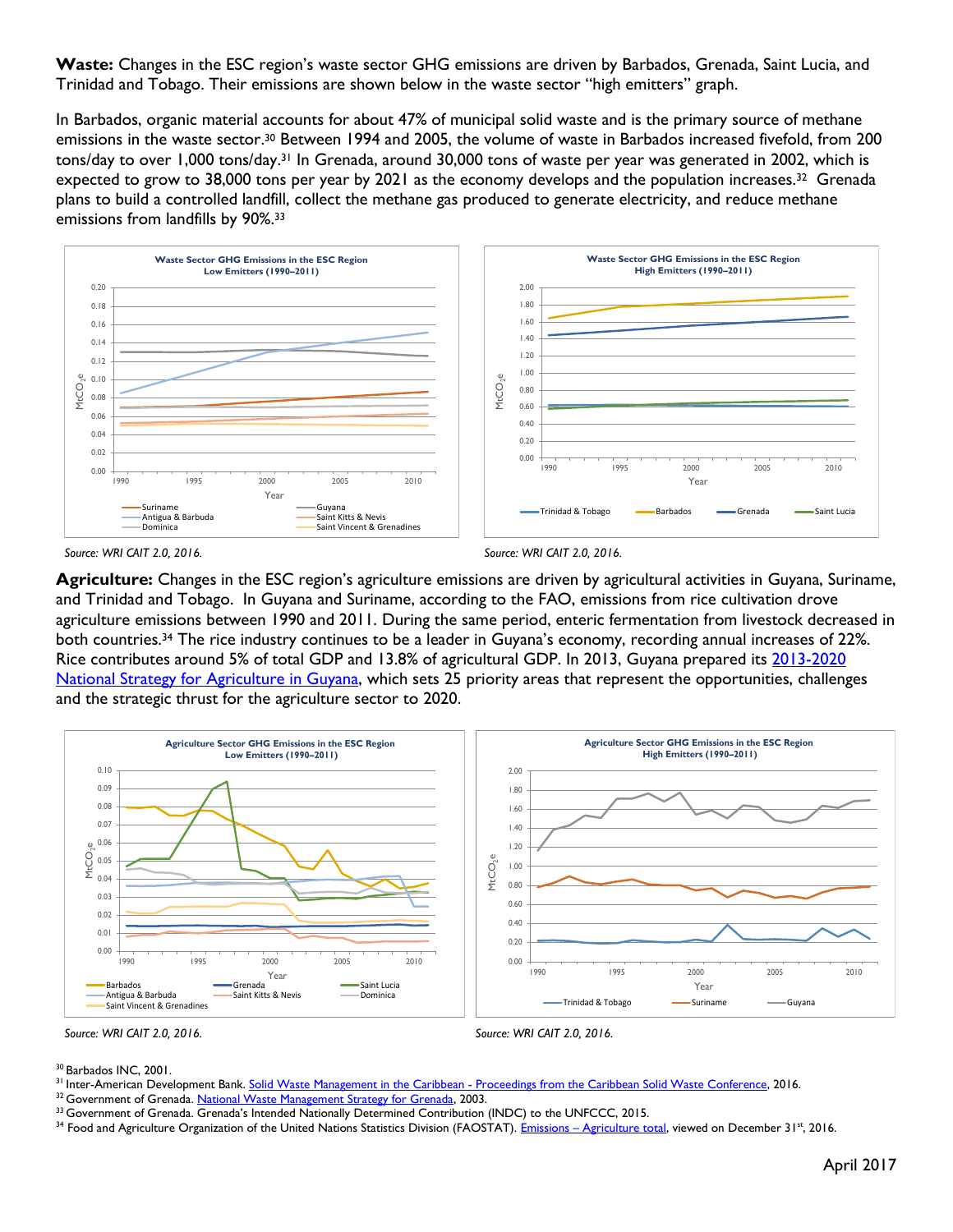**Industrial Processes:** Between 1990 and 2011, IP sector emissions in the ESC region more than doubled, led by industrial activities in Trinidad and Tobago. IP emissions from Antigua and Barbuda and Barbados were relatively high as well, and grew 0.34 MtCO<sub>2</sub>e and 0.08 MtCO<sub>2</sub>e, respectively, in the same period.<sup>35</sup> The industrial sector in Antigua and Barbuda is minimal and made up primarily of the food and beverage industry and asphalt production.<sup>36</sup> In Barbados, there is little heavy industry. The most significant source of GHG emissions in the industrial sector is the island's only cement plant.37

IP sector emissions for Dominica, Grenada, and Saint Kitts and Nevis are reported by WRI CAIT to be zero; there is little information on GHG emissions from IP sector activities in these countries. The national communication of Saint Kitts and Nevis notes that it lacks a strong manufacturing or industrial sector such that carbon dioxide and non-carbon dioxide emissions from light manufacturing or heavy industries are minimal or nonexistent. The change in the region's IP emissions are shown below.



*Source: WRI CAIT 2.0, 2016.* 

<sup>35</sup> WRI CAIT 2.0, 2016. <sup>36</sup> Antigua and Barbuda SNC, 2009. <sup>37</sup> Barbados INC, 2001.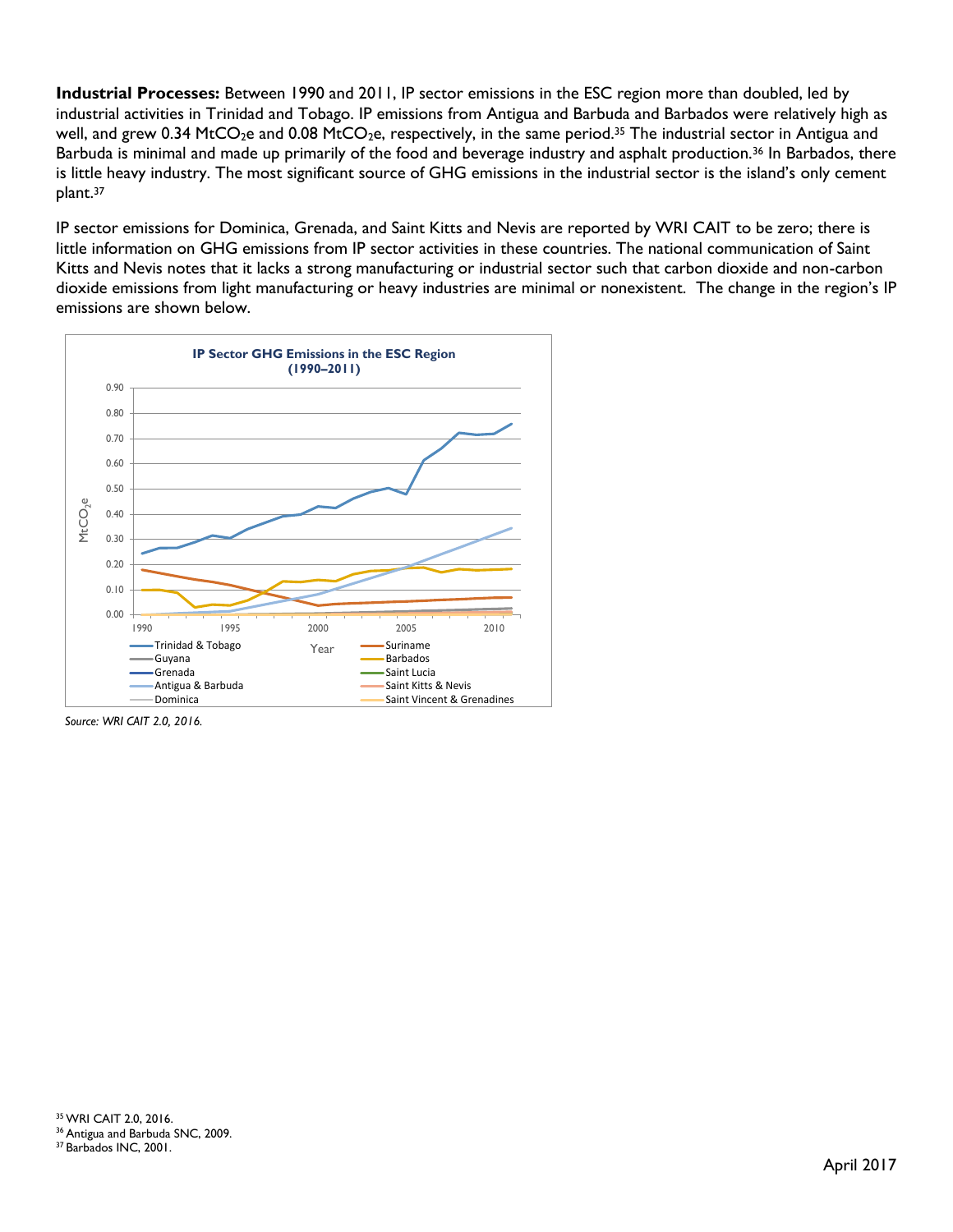# **Key National Climate Change Commitments and Policies38**

All countries in the ESC region submitted an intended nationally determined contribution (INDC) prior to the UN climate change conference (COP 21) that culminated in the Paris Agreement.<sup>39</sup> The commitments are summarized in the table below, which indicates whether the commitments were put forth to be achieved unconditionally, or if they are conditioned upon the receipt of international support, if this distinction was communicated in the INDC. The sectors in which GHG mitigation actions are expected to be achieved are also identified.

| <b>Country</b>                       | <b>Commitment</b>                                                                                                                                                                                                                                                                                                                                                                                                                                                                                                                                                                                                                                                                                                                                                                                                                                                                                                                                                                                                  | <b>Sectors for mitigation and</b><br>enhanced removals                                                                                                                                                                                                                                                                                                                                                                                                                                                                                                                  |
|--------------------------------------|--------------------------------------------------------------------------------------------------------------------------------------------------------------------------------------------------------------------------------------------------------------------------------------------------------------------------------------------------------------------------------------------------------------------------------------------------------------------------------------------------------------------------------------------------------------------------------------------------------------------------------------------------------------------------------------------------------------------------------------------------------------------------------------------------------------------------------------------------------------------------------------------------------------------------------------------------------------------------------------------------------------------|-------------------------------------------------------------------------------------------------------------------------------------------------------------------------------------------------------------------------------------------------------------------------------------------------------------------------------------------------------------------------------------------------------------------------------------------------------------------------------------------------------------------------------------------------------------------------|
| <b>Antigua and</b><br><b>Barbuda</b> | Unconditional<br>1. Enhance the established enabling legal,<br>policy and institutional environment for a<br>low carbon emission development pathway<br>to achieve poverty reduction and<br>sustainable development.<br>2. By 2020, update the Building Code to meet<br>projected impacts of climate change.<br>Conditional - Capacity building, technology<br>transfer and financial resources (cost of<br>mitigation targets is estimated at approximately<br><b>USD 220M).</b><br>1. By 2020, establish efficiency standards for<br>the import of all vehicles and appliances.<br>2. By 2020, finalize technical studies with the<br>intention to construct and operationalize a<br>waste-to-energy plant by 2025.<br>3. By 2030, achieve an energy matrix with 50<br>MW of electricity from renewable sources<br>both on and off-grid in the public and<br>private sectors.<br>4. By 2030, all remaining wetlands and<br>watershed areas with carbon sequestration<br>potential are protected as carbon sinks. | Enactment of the Renewable Energy Act of<br>٠<br>2015, the Environmental Protection and<br>Management Act of 2015, the National<br>Energy Policy and the Sustainable Energy<br><b>Action Plan</b><br>Energy<br><b>LUCF</b>                                                                                                                                                                                                                                                                                                                                              |
| <b>Barbados</b>                      | Conditional - As a SIDS, Barbados will require<br>significant financial, technology transfer and<br>capacity-building support to deliver the<br>intended contribution and related<br>infrastructure.<br>Intention to reduce GHG emissions by 44%<br>Ι.<br>below BAU levels by 2030 (23% below<br>2008 levels). 2008 base year (1,820 Gg)<br>$CO2e$ ).<br>Intention to reduce GHG emissions by 37%<br>2.<br>below BAU levels by 2025 (21% below<br>2008 levels)                                                                                                                                                                                                                                                                                                                                                                                                                                                                                                                                                     | Energy<br>$\bullet$<br>Renewable energy: waste-to-energy<br>O<br>and biomass generation plants, wind,<br>distributed and centralized solar PV<br>and capture and use of landfill gas for<br>energy generation<br>Electrical energy efficiency: a 22%<br>O<br>reduction in electricity consumption<br>compared to a BAU10 scenario in<br>2029.<br>Non-electrical energy efficiency: a<br>$\circ$<br>29% reduction in non-electric energy<br>consumption including transport,<br>compared to a BAU scenario in 2029<br>Waste<br>Divert waste from landfill and<br>$\circ$ |
|                                      |                                                                                                                                                                                                                                                                                                                                                                                                                                                                                                                                                                                                                                                                                                                                                                                                                                                                                                                                                                                                                    | develop waste-to-energy plants                                                                                                                                                                                                                                                                                                                                                                                                                                                                                                                                          |

<sup>38</sup>The source of information presented in the table is each country's INDC.

<sup>39</sup> INDCs are hyperlinked in the table below, please click on the country name to access the submission.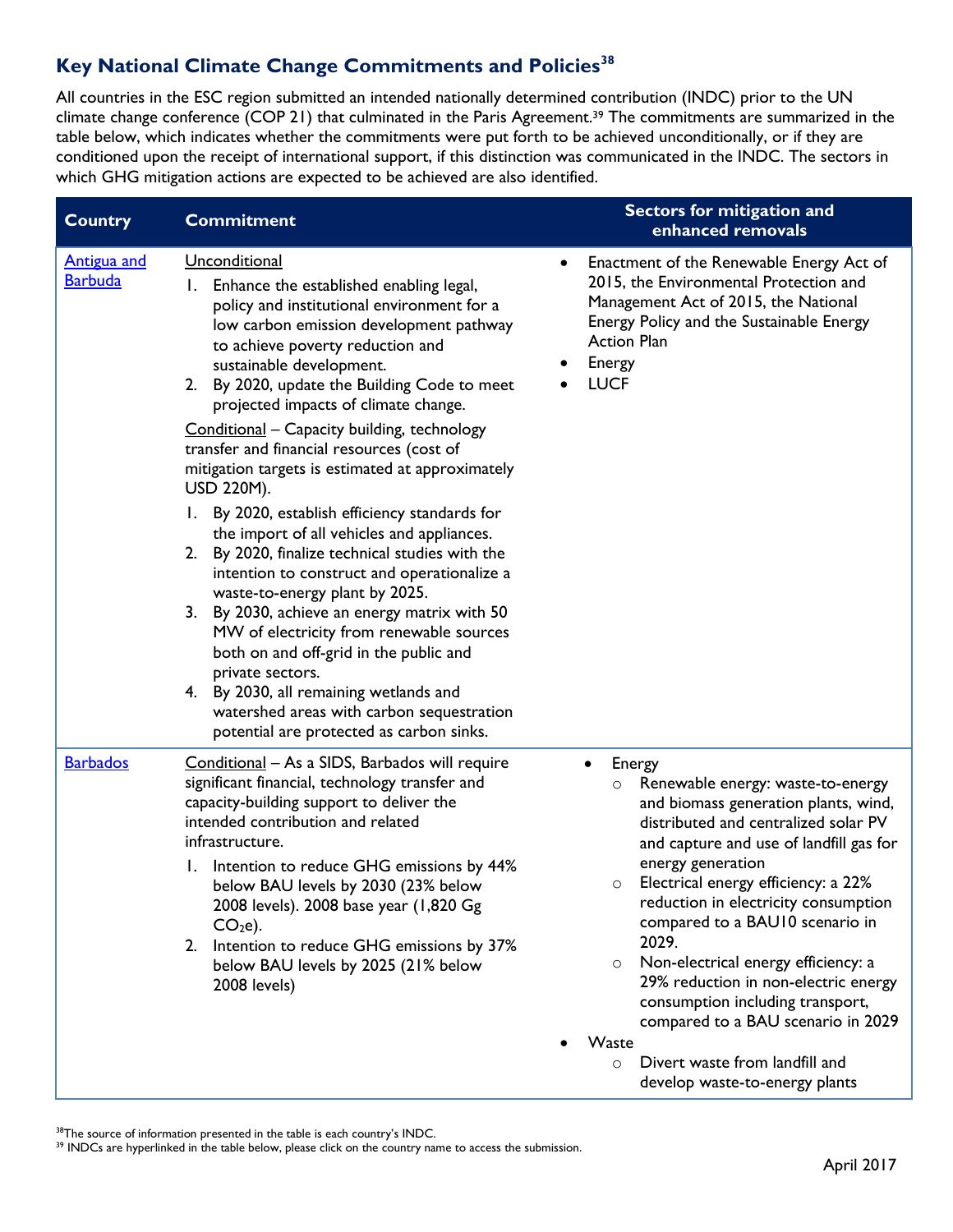| <b>Dominica</b> | Conditional - access to international climate<br>change financing, technology development and<br>transfer, and capacity building support for<br>priority adaptation and mitigation measures<br>(cost of mitigation targets is estimated at<br>approximately USD 90 million).<br>Reduce total GHG emissions below 2014 levels<br>(estimated to be164.5 Gigagrams) at the<br>following reduction rates: 17.9% by 2020; 39.2%<br>by 2025; and 44.7% by 2030. | By 2030, total emission reductions per sector<br>will be as follows:<br>Energy industries: 98.6% (principally from<br>$\bullet$<br>harnessing of geothermal resources);<br>Transport: 16.9%;<br>$\bullet$<br>Manufacturing and construction: 8.8%;<br>٠<br>Commercial/institutional, residential,<br>$\bullet$<br>agriculture, forestry, fishing: 8.1%;<br>Solid waste: 78.6%.                                                                                                                                                                                                                                                                                                                                                                                                                                                                                                                                                                                                  |
|-----------------|-----------------------------------------------------------------------------------------------------------------------------------------------------------------------------------------------------------------------------------------------------------------------------------------------------------------------------------------------------------------------------------------------------------------------------------------------------------|---------------------------------------------------------------------------------------------------------------------------------------------------------------------------------------------------------------------------------------------------------------------------------------------------------------------------------------------------------------------------------------------------------------------------------------------------------------------------------------------------------------------------------------------------------------------------------------------------------------------------------------------------------------------------------------------------------------------------------------------------------------------------------------------------------------------------------------------------------------------------------------------------------------------------------------------------------------------------------|
| Grenada         | Conditional - access to multilateral and<br>bilateral support through the Green Climate<br>Fund, multilateral agencies and bilateral<br>arrangements with development partners (cost<br>of mitigation targets is estimated at<br>approximately USD 161,430,500).<br>Reducing GHG emissions by 30% of 2010 by<br>2025, with an indicative reduction of 40% of<br>2010 by 2030.                                                                             | Electricity: Grenada plans a 30%<br>٠<br>reduction in emissions through electricity<br>production by 2025 with 10% from<br>renewables and 20% from energy<br>efficiency measures.<br>Transport: Grenada plans to reduce its<br>emissions in the transport sector by 20%<br>by 2025 through the implementation of<br>several policies/actions including<br>introduction of biofuel blends (specifically<br>liquefied natural gas and diesel blend),<br>implementation of gasoline and diesel<br>taxes and implementation of fuel<br>efficiency standards for vehicles through<br>incentives.<br>Waste: Grenada has plans to construct a<br>$\bullet$<br>controlled landfill to collect the methane<br>gas generated for electricity production.<br>This process will reduce methane<br>emissions from waste by 90%.<br>Forestry: As part of the Caribbean<br>challenge initiative Grenada pledged to<br>protect 20% of its terrestrial area to<br>increase carbon sequestration. |
| <b>Guyana</b>   | Unconditional<br>Forestry: Continue and improve ongoing<br>work to realize sustainable forest<br>management.<br>Energy: Reduce energy consumption.<br>Conditional<br>Forestry: Avoided deforestation - Through<br>its REDD+ Programme, Guyana can<br>continue to avoid emissions in the amount<br>of 48.7 MtCO <sub>2</sub> e.<br>Energy: Develop a 100% renewable power<br>supply by 2025.                                                               | Forestry<br>٠<br>Energy                                                                                                                                                                                                                                                                                                                                                                                                                                                                                                                                                                                                                                                                                                                                                                                                                                                                                                                                                         |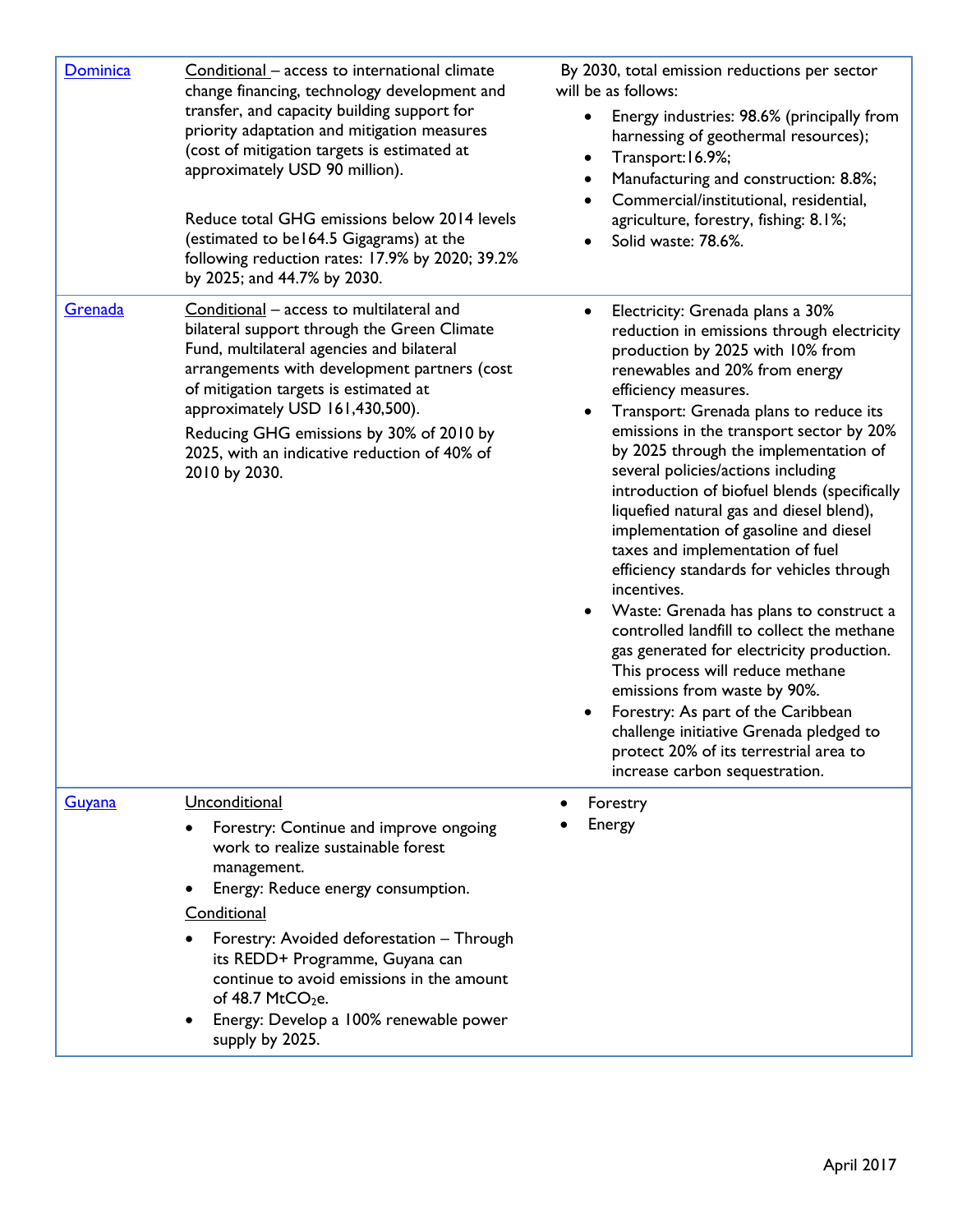| <b>Saint Kitts and</b><br><b>Nevis</b>        | Conditional - based on the availability of<br>financing and technological support.<br>Reduction of 22% and 35% of St. Kitts and<br>Nevis' GHG emissions projected in the<br>business as usual (BAU) scenario for 2025 and<br>2030, respectively.                                                                                                                                                                                                                                                                                                                                                                                                                                                                                          | All the economic sectors are covered and<br>targeted into St. Kitts and Nevis' national<br>contributions, but with special attention to<br>the Energy (increase the use of renewable<br>energy sources by 50%) and Transport<br>sectors, since they are the highest<br>contributors to the GHG national matrix.                                                                                                                                                                                                                                                                                        |
|-----------------------------------------------|-------------------------------------------------------------------------------------------------------------------------------------------------------------------------------------------------------------------------------------------------------------------------------------------------------------------------------------------------------------------------------------------------------------------------------------------------------------------------------------------------------------------------------------------------------------------------------------------------------------------------------------------------------------------------------------------------------------------------------------------|--------------------------------------------------------------------------------------------------------------------------------------------------------------------------------------------------------------------------------------------------------------------------------------------------------------------------------------------------------------------------------------------------------------------------------------------------------------------------------------------------------------------------------------------------------------------------------------------------------|
| <b>Saint Lucia</b>                            | Conditional - financial and technological<br>assistance (Total cumulative investment costs<br>to achieve the mitigation targets are expected<br>to be on the order of USD 183 million and<br>USD 218 million (at 2015 prices) by 2025 and<br>2030 respectively).<br>Reduction of 16% and 23% of Saint Lucia GHG<br>emissions projected in the business as usual<br>(BAU) scenario for 2025 and 203,0 respectively                                                                                                                                                                                                                                                                                                                         | Energy<br><b>Energy Efficient Buildings</b><br>$\circ$<br><b>Energy Efficient Appliances</b><br>O<br><b>Water Distribution and Network</b><br>$\circ$<br>Efficiency<br><b>Electricity Generation</b><br>35% Renewable Energy Target by<br>$\circ$<br>2025 and 50% by 2030 based on a<br>mix of geothermal, wind and solar<br>energy sources.<br>Improvements to Grid Distribution<br>$\circ$<br>and Transmission Efficiency<br>Transport<br><b>Efficient Vehicles</b><br>$\circ$<br>Improved and Expanded Public<br>$\circ$<br>Transit                                                                 |
| <b>Saint Vincent</b><br>and the<br>Grenadines | Unconditional<br>Economy-wide reduction in GHG<br>emissions of 22% compared to its business<br>as usual (BAU) scenario by 2025.<br>Conditional<br>St. Vincent and the Grenadines considers<br>the use of instruments for achieving and<br>financing flexibly part of its mitigation<br>target including the International Carbon<br>Markets. St. Vincent and the Grenadines<br>considers that certain low emission<br>development options mentioned in its<br>INDC, or additional actions, could be<br>entirely or partially funded by the transfer<br>of international carbon assets mobilized<br>through bilateral, regional and international<br>carbon markets while taking into account<br>environmental integrity and transparency. | All sectors and sources of emissions with<br>key measures in the energy sector<br>including:<br>Renewable energy generation:<br>$\circ$<br>focused on the development of the<br>country's proposed geothermal<br>power plant (planned to be<br>completed in 2018)<br>Energy efficiency: 15% reduction in<br>$\circ$<br>electricity consumption by 2025<br>achieved through retrofitting of<br>street lighting nationally, a new<br>building code and an energy labelling<br>scheme for appliances.<br>Transport: new policies to reduce<br>$\circ$<br>the import duty paid on low emission<br>vehicles |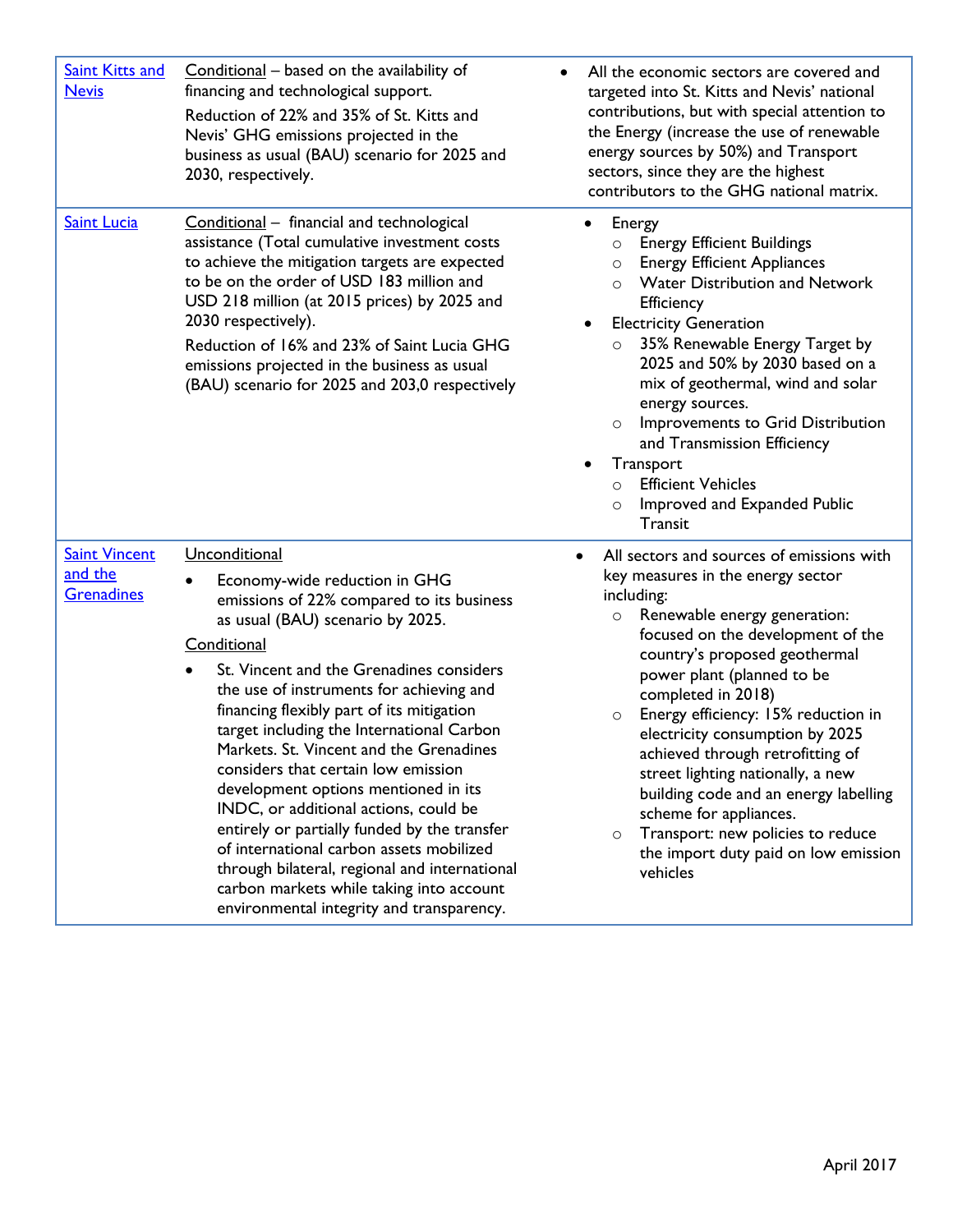| <b>Suriname</b>                      | Unconditional<br>Suriname intends to increase efforts at<br>$\circ$<br>sustainable forest and ecosystem<br>management and stabilizing and minimizing<br>deforestation and forest degradation<br>unconditionally.<br>The National Energy Plan 2013-2033<br>$\circ$<br>Conditional (estimated cost of USD 2.492<br>billion)<br>With adequate financial incentives and<br>$\circ$<br>support, Suriname intends to maintain its<br>high forest cover and low deforestation<br>rate. Moreover, it intends to strengthen<br>forest governance institutions and<br>collaboration with the private sector and<br>other stakeholders and expand its program<br>of awareness, monitoring and enforcement<br>while also promoting research and a<br>comprehensive forest inventory.<br>Further studies are required to explore the<br>$\circ$<br>potentials of renewable energy (25% target<br>by 2025) including a hydropower project<br>with a potential output of 168MW; a<br>biofuel project that could realize the<br>introduction of ethanol in gasoline with<br>60% of vehicles utilizing the blend and at<br>the same time produce 25MW of power;<br>and 62MW from thermal energy. | Forestry<br>Energy                             |
|--------------------------------------|---------------------------------------------------------------------------------------------------------------------------------------------------------------------------------------------------------------------------------------------------------------------------------------------------------------------------------------------------------------------------------------------------------------------------------------------------------------------------------------------------------------------------------------------------------------------------------------------------------------------------------------------------------------------------------------------------------------------------------------------------------------------------------------------------------------------------------------------------------------------------------------------------------------------------------------------------------------------------------------------------------------------------------------------------------------------------------------------------------------------------------------------------------------------------------|------------------------------------------------|
| <b>Trinidad and</b><br><b>Tobago</b> | Unconditional<br>30% reduction in GHG emissions by 2030<br>in the public transportation sector<br>compared to a BAU scenario (reference<br>year 2013)                                                                                                                                                                                                                                                                                                                                                                                                                                                                                                                                                                                                                                                                                                                                                                                                                                                                                                                                                                                                                           | Transportation<br>Power generation<br>Industry |
|                                      | Conditional<br>Additional reduction achievable under<br>certain conditions bringing the total GHG<br>reductions to 15% below BAU emission<br>levels by 2030<br>The estimated cost of achieving the<br>reduction objectives is USD 2 billion, which<br>is expected to be met partly through<br>domestic funding and conditional on<br>international climate financing including<br>through the Green Climate Fund                                                                                                                                                                                                                                                                                                                                                                                                                                                                                                                                                                                                                                                                                                                                                                |                                                |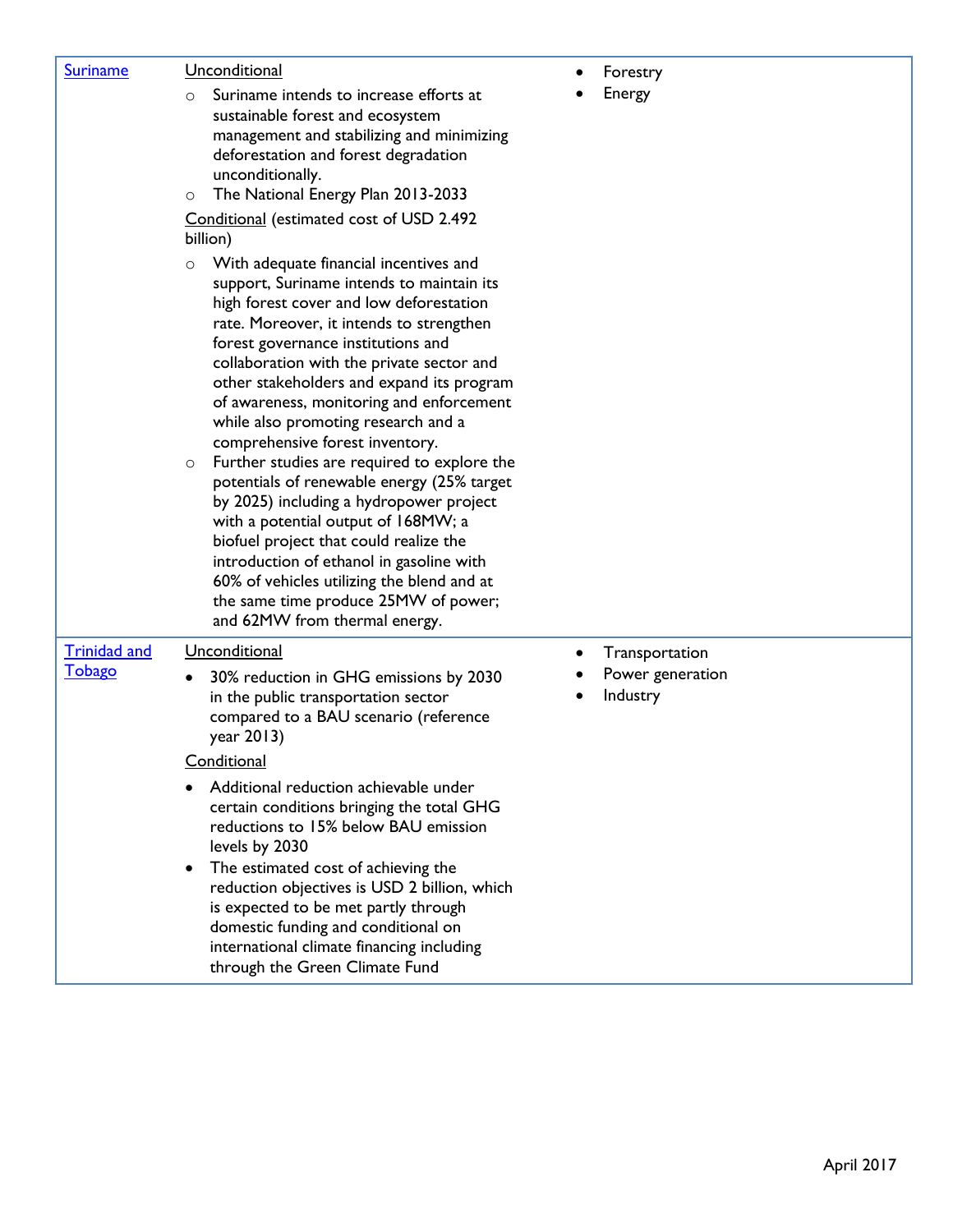Several countries in the ESC region have developed a climate-related policy or strategy, or have a draft that is under development or pending approval. These are briefly listed below to provide additional context:

# x **Antigua and Barbuda**

No information available

## **Barbados**

Barbados prepared a Draft National Climate Change Policy Framework (NCCPF), which is not formally approved. The NCCPF provides the country's overarching approach to adaptation and mitigation including reduction of GHG emissions and is in line with the Barbados Sustainable Development Policy (2004).<sup>40</sup>

## **•** Dominica

In 2012, Dominica developed its 2012-2020 [Low Carbon Climate Resilient Strategy](https://unfccc.int/files/cooperation_support/nama/application/pdf/dominica_low_carbon_climate_resilient_strategy__(finale).pdf) which serves as the programmatic nexus for capturing conventional and innovative sources of sustainable development and climate financing, but also facilitate Dominica's transformation to a climate-resilient economy while implementing, monitoring and building upon existing low-emission climate-resilient development projects and programs.

#### x **Grenada**

In 2011, Grenada developed a draft National Climate Change Policy and Action Plan (NCCPAP) (2007-2011) which is currently under review.<sup>41</sup> The strategic objective of the Plan is to lay the foundation for an organized long term response to Climate Change through eight interdependent strategies.<sup>42</sup>

#### x **Guyana**

In 2009, Guyana launched its [Low Carbon Development Strategy \(LCDS\)](https://www.lcds.gov.gy/), which aims to transform Guyana's economy on to a low carbon, sustainable development trajectory, while simultaneously combating climate change. The LCDS aims to protect and maintain the forests in an effort to reduce global carbon emissions and at the same time attract payments from developed countries for the climate services that the forests offer.

#### **Saint Kitts and Nevis**

No information available

## **•** Saint Lucia

In 2003, Saint Lucia developed its [National Climate Change Policy and Adaptation Plan.](http://www.preventionweb.net/files/13471_nccpolicyadaptation27june200302.pdf) In 2015, the Plan was updated and endorsed by the Cabinet.43

## **Saint Vincent and the Grenadines**

Saint Vincent and the Grenadines is currently revisiting its draft National Climate Change Policy to further give weight and direction to its efforts in response to climate change.<sup>44</sup>

## **•** Suriname

In 2014, Suriname developed its [National Climate Change Policy, Strategy and Action Plan 2014-2021](http://dms.caribbeanclimate.bz/php/gateway/OKH.php?id=6508) which is intended to be a key policy of the Environmental Policy Plan and provide the legal basis for integrating Climate Change into the national development planning and resource allocation mechanisms of the country, a first for Caribbean Community (CARICOM) countries.

<sup>&</sup>lt;sup>40</sup> Barbados. [Barbados Intended Nationally Determined Contribution \(INDC\)](http://www4.unfccc.int/ndcregistry/PublishedDocuments/Barbados%20First/Barbados%20INDC%20FINAL%20September%20%2028,%202015.pdf) to the UNFCCC, 2015.

<sup>&</sup>lt;sup>41</sup> Grenada. [Grenada's Intended Nationally Determined Contribution \(INDC\)](http://www4.unfccc.int/ndcregistry/PublishedDocuments/Grenada%20First/Grenada%20INDC.pdf) to the UNFCCC, 2015.

<sup>&</sup>lt;sup>42</sup> London School of Economics. <u>[Grenada's National Climate Change Policy and Action Plan \(draft plan 2007](http://www.lse.ac.uk/GranthamInstitute/law/national-climate-change-policy-and-action-plan-draft-plan-2007-2011/)-2011), viewed on January 9, 2017.</u>

<sup>43</sup> Saint Lucia. [Saint Lucia's Intended Nationally Determined Contribution \(INDC\)](http://www4.unfccc.int/ndcregistry/PublishedDocuments/Saint%20Lucia%20First/Saint%20Lucia) to the UNFCCC, 2016.

<sup>&</sup>lt;sup>44</sup> Saint Vincent and the Grenadines. [Saint Vincent and the Grenadines Intended Nationally Determined Contribution \(INDC\)](http://www4.unfccc.int/submissions/INDC/Published%20Documents/Saint%20Vincent%20and%20Grenadines/1/SVG_INDC_Final.pdf) to the UNFCCC, 2015.